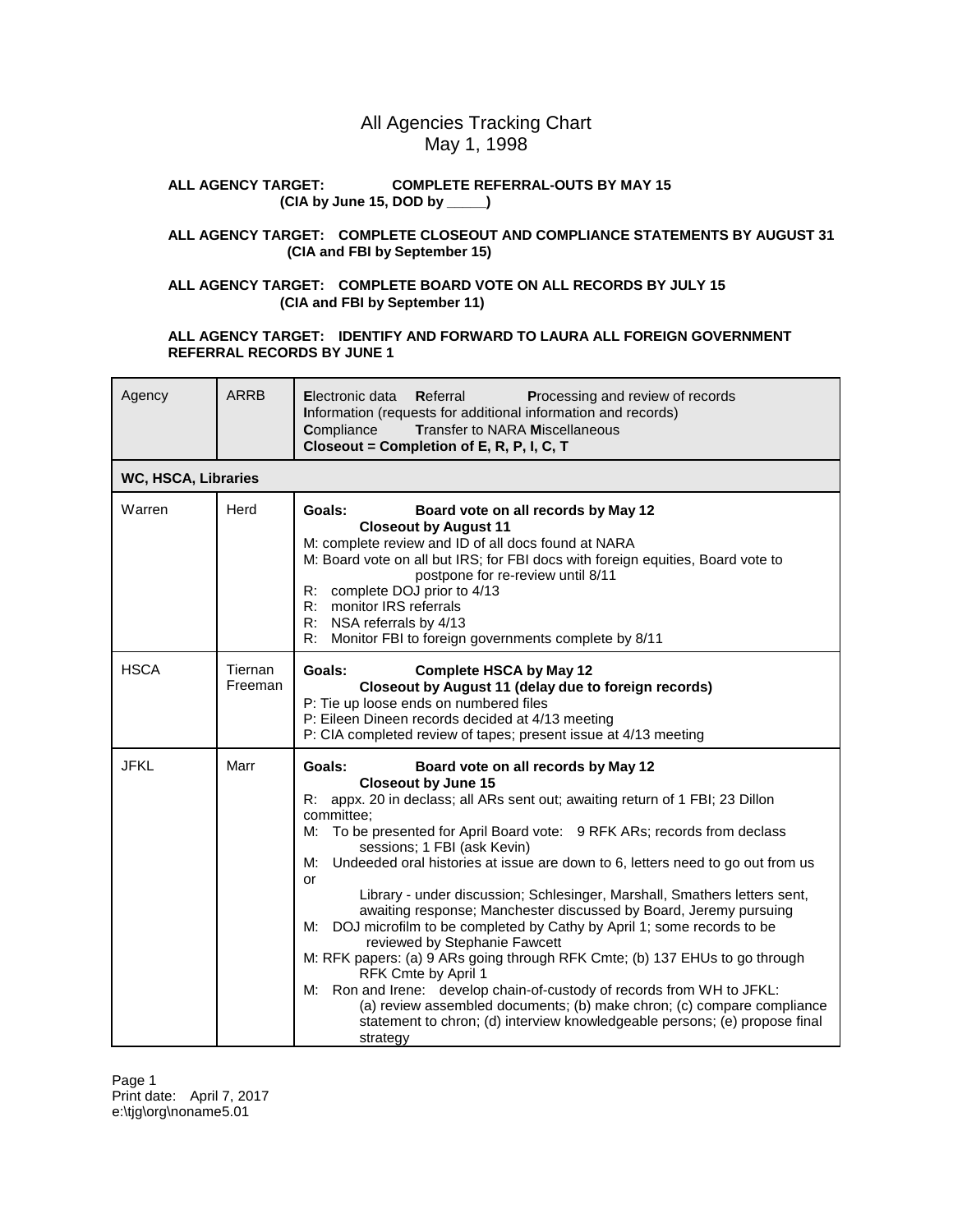| Agency                     | ARRB              | Electronic data<br>Referral<br>Processing and review of records<br>Information (requests for additional information and records)<br><b>Transfer to NARA Miscellaneous</b><br>Compliance<br>Closeout = Completion of E, R, P, I, C, T                                                                                                                                                                                                                                                                                                                                                                                                                                                                                                      |  |
|----------------------------|-------------------|-------------------------------------------------------------------------------------------------------------------------------------------------------------------------------------------------------------------------------------------------------------------------------------------------------------------------------------------------------------------------------------------------------------------------------------------------------------------------------------------------------------------------------------------------------------------------------------------------------------------------------------------------------------------------------------------------------------------------------------------|--|
|                            |                   | M: Obtain new copies of 2 records mismarked at declass session<br>C: Develop compliance strategy (Marr, Haron, Gunn) in consultation with Tilley                                                                                                                                                                                                                                                                                                                                                                                                                                                                                                                                                                                          |  |
| <b>LBJL</b>                | Marr              | Goals:<br>Board vote on all records by May 12<br>R: all referrals sent out by April 10<br>R: all referrals returned to ARRB by May 1<br><b>Closeout by June 15</b><br>R: identify all records that have not yet been referred/returned after referral<br>(including at least: 30 at 4/7 declass session; appx. 20 at CIA; 1 to GSA;<br>3 USIA; 1 JCS)<br>Jackie tapes to be opened in 9/98.<br>M:<br>M:<br>awaiting Tina Houston response on status of Mildred Steagall, Drew Pearson,<br>etc. files and papers<br>C: Ron drafts letter on Final Declaration                                                                                                                                                                              |  |
| Ford                       | Combs/<br>Herd    | Goals:<br>Board vote on all records by May 12<br><b>Closeout by June 15</b><br>P: Confirm status of all records<br>T: Copies of records with postponements to NARA and Ford by 5/1<br>C: Ron drafts letter re submission of Final Decl.<br>C: Final Declaration due 8/1                                                                                                                                                                                                                                                                                                                                                                                                                                                                   |  |
| Eisenhower                 | Rockwell          | Goals:<br><b>Complete Ike by April 13</b><br><b>Closeout by April 15</b>                                                                                                                                                                                                                                                                                                                                                                                                                                                                                                                                                                                                                                                                  |  |
| Carter                     | Marr              | Goals:<br>Board vote on all records by April 13<br><b>Closeout by May 1</b>                                                                                                                                                                                                                                                                                                                                                                                                                                                                                                                                                                                                                                                               |  |
| CIA, FBI, USSS, NSA, State |                   |                                                                                                                                                                                                                                                                                                                                                                                                                                                                                                                                                                                                                                                                                                                                           |  |
| <b>CIA</b>                 | Skwirot/<br>Combs | Goals:<br>Board vote on all records by September 11<br><b>Closeout by September 15</b><br>R: CIA to Third Agency Completed by June 15<br>M: resolve multiple tape issue<br>C: Make recommendations with respect to initial compl. stmt.                                                                                                                                                                                                                                                                                                                                                                                                                                                                                                   |  |
| FBI                        | Denk              | Goals:<br>Board vote on all records by September 11<br><b>Closeout by September 15</b><br>R: FBI referrals-out to foreign governments completed by April 30<br>FBI to Third Agency completed by April 30<br>R:<br>R: Letter to State department advising of possible future referrals by<br>April 30<br>R: ARRB decisions on contacting State Department by June 15<br>M: BRILAB monitor until complete<br>P: expedite sending foreign letters<br>- apx. 12 sent, 40 to go as of 3/27/98;<br>M: Respond to Freeh letter of 3/31<br>process is ongoing (5 to close out each month);<br>Ŀ.<br>Joe will review Church Comm bulkies<br>M:<br>bulk transfer of records in April<br>T:<br>M: Finalize FCI procedures/Grand Jury/Foreign Records |  |
| USSS                       | Herd              | Goals:<br>Board vote on all records by July 15<br><b>Closeout by August 10</b>                                                                                                                                                                                                                                                                                                                                                                                                                                                                                                                                                                                                                                                            |  |

Page 2 Print date: April 7, 2017 e:\tjg\org\noname5.01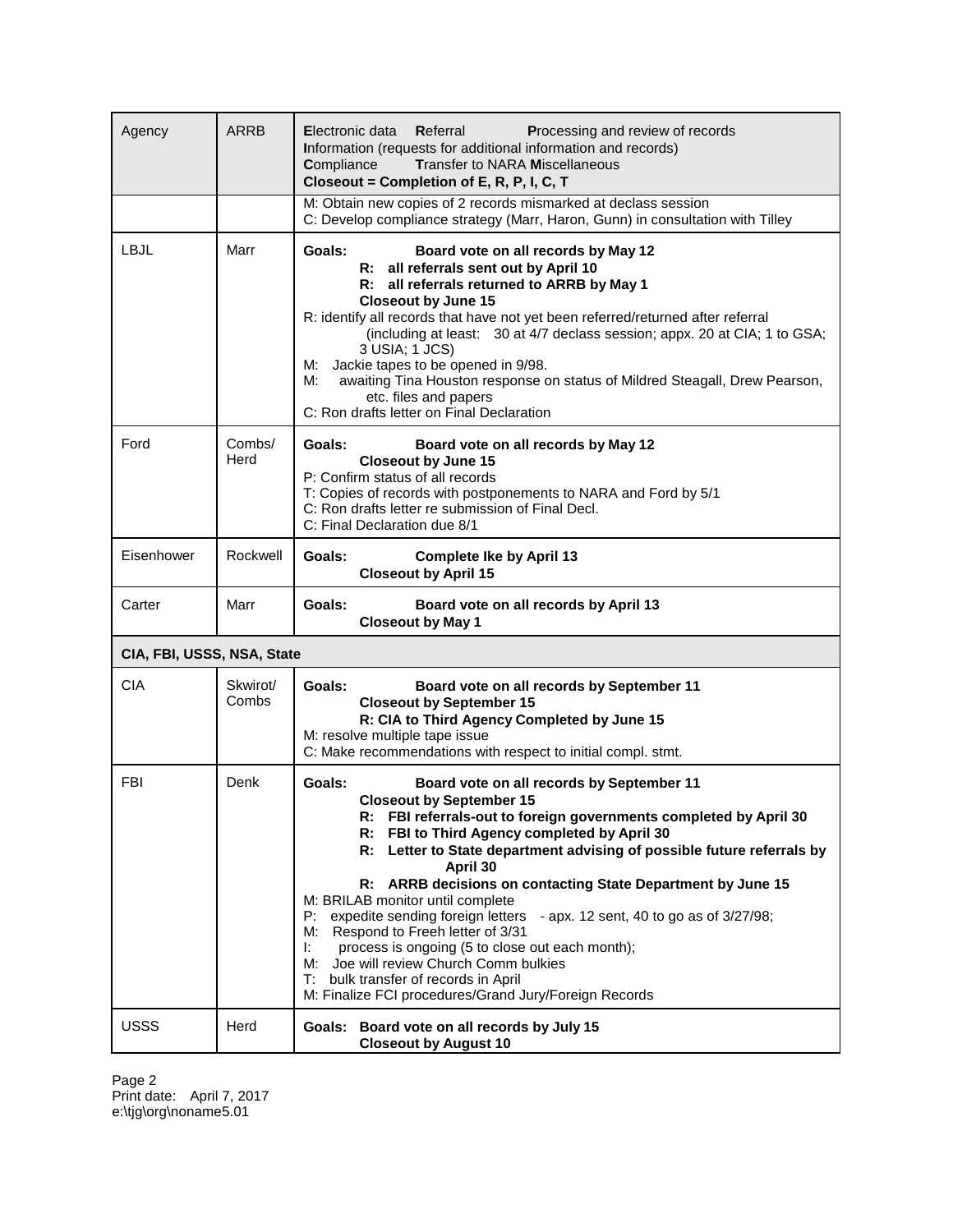| Agency                | <b>ARRB</b>    | Electronic data<br>Referral<br>Processing and review of records<br>Information (requests for additional information and records)<br><b>Transfer to NARA Miscellaneous</b><br>Compliance<br>Closeout = Completion of E, R, P, I, C, T                                                                                                                      |
|-----------------------|----------------|-----------------------------------------------------------------------------------------------------------------------------------------------------------------------------------------------------------------------------------------------------------------------------------------------------------------------------------------------------------|
|                       |                | P: Dineen issue at April meeting<br>I: Formulate additional requests by May 1<br>M: Monitor response to ARRB December letter (resolve issue on Record; Protective<br>Surveys between 61-62)<br>C: Kim & Ron make proposals re: guidelines on Final Declaration of Compliance                                                                              |
| <b>NSA</b>            | Combs          | Goals:<br>Board vote on all records by June 17<br><b>Closeout by July 13</b><br>send out request no. 4 for post-assassination analysis, on hold<br>Ŀ.<br>P: Complete processing of all NSA records by May 12.<br>P: Confirm status of all NSA records<br>M: Michelle take FBI referrals to NSA<br>C: Ron prepare response to initial compliance statement |
| <b>State</b>          | Marr           | Goals:<br>Board vote on all records by May 12<br><b>Closeout by June 1</b>                                                                                                                                                                                                                                                                                |
|                       |                | R: determine exact status of State records referred to FBI (including RIFfed and<br>non-RIFfed; 47 from Dip Security); get RIFs                                                                                                                                                                                                                           |
|                       |                | determine status of records with foreign equities (appx. 3 records?)<br>R:                                                                                                                                                                                                                                                                                |
|                       |                | P:<br>obtain all State records (4?) forwarded to NARA without Board vote                                                                                                                                                                                                                                                                                  |
|                       |                | Irene complete review records identified from SF 135s (esp. Rusk materials)<br>М:                                                                                                                                                                                                                                                                         |
|                       |                | C: Ron Review Final Decl. of Compl. and make recommendation.                                                                                                                                                                                                                                                                                              |
| <b>Miscellaneous:</b> |                | IRS, SSA, LOC, DEA, Postal, GSA, NARA, Courts                                                                                                                                                                                                                                                                                                             |
| <b>IRS</b>            | Denk/<br>Haron | M: Monitor completion of WC<br>Monitor completion of HSCA<br>Monitor completion of SSA<br>Monitor completion of IRS internal searches/processing of records<br>Laura send follow-up to IRS 4/30/98 memo identifiing IRS info in "public<br>record"                                                                                                        |
| <b>SSA</b>            | Denk/<br>Haron | M: Doug visit SSA and prepare memo on Oswald employer records; clear<br>completed memo with IRS                                                                                                                                                                                                                                                           |
| LOC                   | Haron          | C: Follow up on letters to donors: guidance to CIA on Rockefeller Commission<br>records; follow up with Liebengood.                                                                                                                                                                                                                                       |
| <b>DEA</b>            | Haron          | C: Send compliance letter to DEA<br>M: Designate ARs, if any                                                                                                                                                                                                                                                                                              |
| Postal                | Combs          | <b>COMPLETE</b>                                                                                                                                                                                                                                                                                                                                           |
| <b>GSA</b>            | Haron          | <b>COMPLETE</b>                                                                                                                                                                                                                                                                                                                                           |
| <b>NARA</b>           | Haron          | Goals:<br>Board vote on all records by ____<br>Closeout by<br>Bob complete review of Sydney-Bob documents<br>R:<br>Chet develop long-term plan to get NARA updates on all e-records<br>E:                                                                                                                                                                 |

Page 3 Print date: April 7, 2017 e:\tjg\org\noname5.01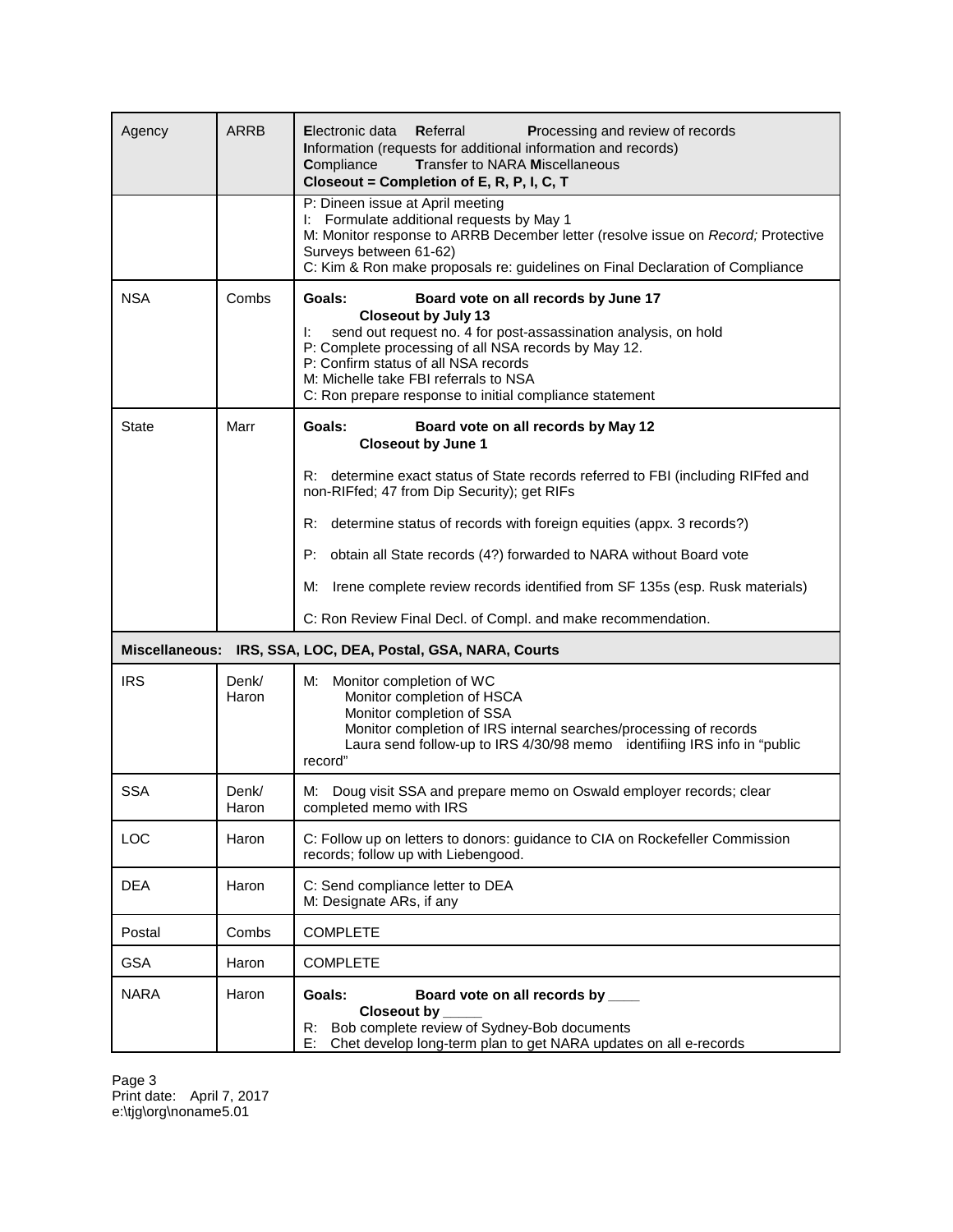| Agency                  | ARRB  | Electronic data<br>Referral<br>Processing and review of records<br>Information (requests for additional information and records)<br><b>Transfer to NARA Miscellaneous</b><br>Compliance<br>Closeout = Completion of E, R, P, I, C, T                                                                                                                                                                                                                                                                                                                                                                                                                                                                                                                                                                                                                                       |
|-------------------------|-------|----------------------------------------------------------------------------------------------------------------------------------------------------------------------------------------------------------------------------------------------------------------------------------------------------------------------------------------------------------------------------------------------------------------------------------------------------------------------------------------------------------------------------------------------------------------------------------------------------------------------------------------------------------------------------------------------------------------------------------------------------------------------------------------------------------------------------------------------------------------------------|
|                         |       | C: Set compliance meeting<br>Sydney / Bob documents found, awaiting referral, Bob completes review of same<br>C:Request Final Declarations of Compliance from Ford and LBJ Libraries; meet with<br>Main and S.W. NARA regarding its compliance                                                                                                                                                                                                                                                                                                                                                                                                                                                                                                                                                                                                                             |
| Courts                  | Haron | notification letter to Courts<br>M:                                                                                                                                                                                                                                                                                                                                                                                                                                                                                                                                                                                                                                                                                                                                                                                                                                        |
| <b>DOD</b>              |       |                                                                                                                                                                                                                                                                                                                                                                                                                                                                                                                                                                                                                                                                                                                                                                                                                                                                            |
| <b>OSD</b>              | Horne | C: Compliance statement extension granted until JFK Act work completed. OSD<br>awaiting Stewart Aly review of one folder of documents.<br>Doug make recommendation on handling OSD file in Aly custody<br>М:                                                                                                                                                                                                                                                                                                                                                                                                                                                                                                                                                                                                                                                               |
| Joint Staff             | Horne | Board vote on all records by ______<br>Goals:                                                                                                                                                                                                                                                                                                                                                                                                                                                                                                                                                                                                                                                                                                                                                                                                                              |
|                         |       | Closeout by<br>M: Joint Staff has delivered to ARRB Staff the first of three increments (J-3<br>material) of add'l material for review at Joint Declass sessions (appx. 167 records).<br>ARRB asked Joint Staff to complete document review of Mongoose and FOIA<br>material by mid April 1998, and deliver to declass session by mid April.<br>Joint Staff Histories status: Joint Staff 3 volume history on Vietnam has been<br>reviewed by CIA & DOD and is available from the OSD history office in response to<br>FOIA requests; Joint Staff will copy all 3 volumes for the ARRB and we will place<br>volumes in JFK Collection at NARA. Two other history volumes from the early 60's<br>contain chapters on Laos and Cuba; Joint Staff will review their equities in these<br>chapters and make copies for inclusion in the Joint Declasification session process. |
| Army                    | Horne | C: Compliance Stmt. overdue (due 3/3/98)                                                                                                                                                                                                                                                                                                                                                                                                                                                                                                                                                                                                                                                                                                                                                                                                                                   |
| Army IRR                | Horne | M: Jim Goslee is reviewing documents as we receive them from IRR. IRR<br>requested, and ARRB granted, an extension until 30 April 98 for declassification<br>review and transfer of IRR case files.<br>M: Doug write NBR memo on James M. Parker.                                                                                                                                                                                                                                                                                                                                                                                                                                                                                                                                                                                                                          |
| Army CIC                | Horne | <b>COMPLETE</b>                                                                                                                                                                                                                                                                                                                                                                                                                                                                                                                                                                                                                                                                                                                                                                                                                                                            |
| <b>AFIP</b>             | Horne | <b>COMPLETE</b>                                                                                                                                                                                                                                                                                                                                                                                                                                                                                                                                                                                                                                                                                                                                                                                                                                                            |
| Navy/<br><b>Marines</b> | Horne | C: Navy OGC final compliance statement received; Ron has prepared draft reply<br>and needs to discuss with Doug and Jeremy.                                                                                                                                                                                                                                                                                                                                                                                                                                                                                                                                                                                                                                                                                                                                                |
| ONI/NCIS                | Horne | C: ARRB sent initial request to ONI requesting they designate compliance official.<br>Compliance Official will be LCDR Bastien, but formal reply may not be received until<br>mid-April. Upon receipt of formal reply, Ron will hold compliance mtg w/ LCDR<br>Bastien.                                                                                                                                                                                                                                                                                                                                                                                                                                                                                                                                                                                                    |
| <b>Bethesda</b>         | Horne | <b>COMPLETE</b>                                                                                                                                                                                                                                                                                                                                                                                                                                                                                                                                                                                                                                                                                                                                                                                                                                                            |
| Air Force               | Horne | M: Ron asked for an expanded supplemental compliance statement with better<br>explanations of searches conducted.                                                                                                                                                                                                                                                                                                                                                                                                                                                                                                                                                                                                                                                                                                                                                          |
| <b>DIA</b>              | Horne | M: 36 records received from DIA; many open in full; those not open in full will go<br>before declass session.<br>C: Compliance Stmt received from LTG Hughes, without the appropriate wording                                                                                                                                                                                                                                                                                                                                                                                                                                                                                                                                                                                                                                                                              |

Page 4 Print date: April 7, 2017 e:\tjg\org\noname5.01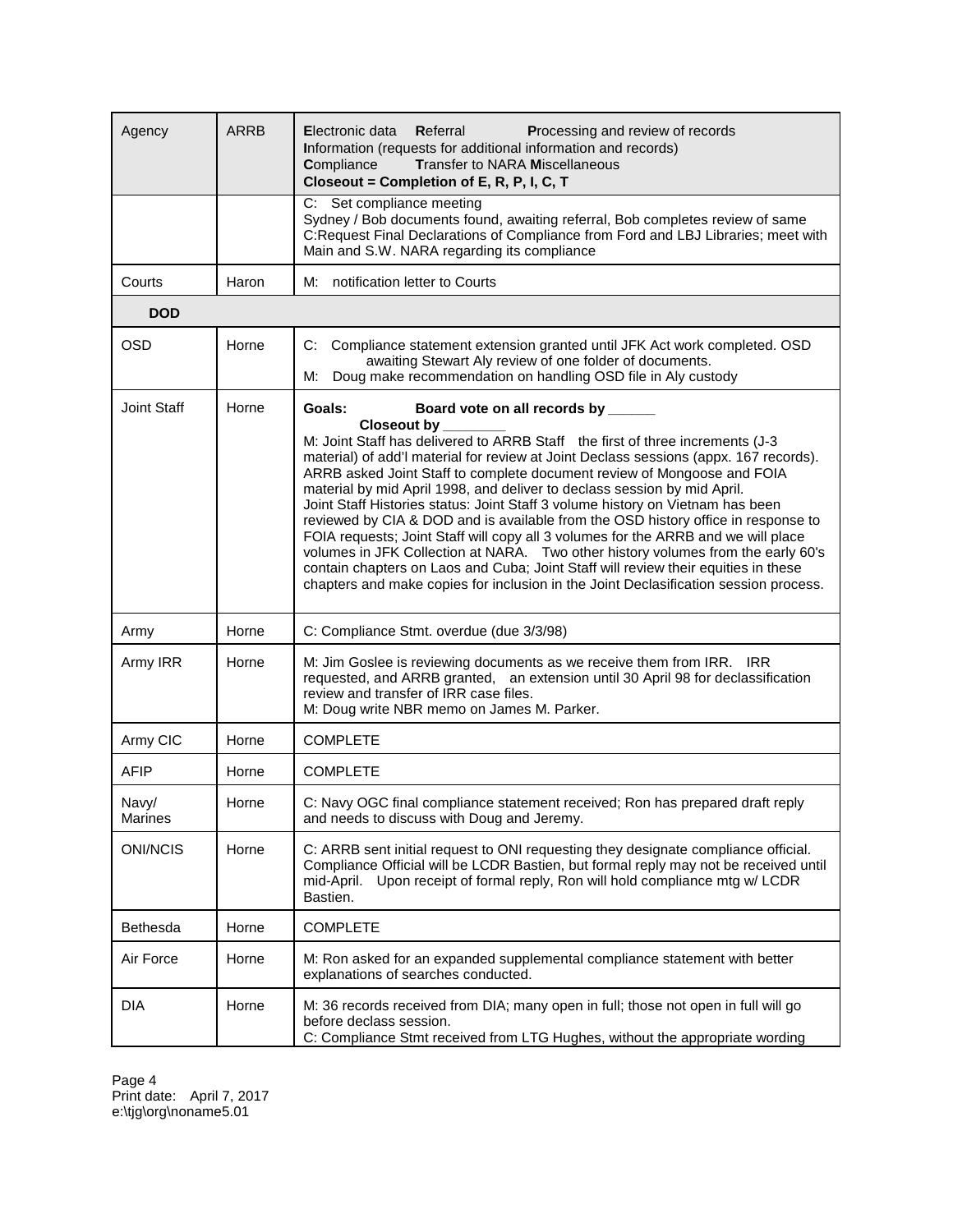| Agency              | <b>ARRB</b>     | Electronic data<br>Referral<br>Processing and review of records<br>Information (requests for additional information and records)<br><b>Transfer to NARA Miscellaneous</b><br>Compliance<br>Closeout = Completion of E, R, P, I, C, T |
|---------------------|-----------------|--------------------------------------------------------------------------------------------------------------------------------------------------------------------------------------------------------------------------------------|
|                     |                 | required by our compliance program. Ron has sent letter back to DIA requesting a<br>supplemental declaration using appropriate language.                                                                                             |
| <b>DOJ</b>          |                 |                                                                                                                                                                                                                                      |
| <b>INS</b>          | Haron           | C: Ron monitors INS tasks to be completed; Final Declaration of Compl. anticipated<br>by May 1.                                                                                                                                      |
| Civil               | Haron           | M: Coordinate on placement of FOIA files in JFK Collection; confirm that additional<br>FOIA case files are being retrieved; obtain updated Final Compl. Stmt.                                                                        |
| <b>Civil Rights</b> | Haron           | <b>COMPLETE</b>                                                                                                                                                                                                                      |
| Criminal            | Haron           | M: review of internal security files; monitor processing of organized crime records<br>that were designated as Ars; possible meeting                                                                                                 |
| Leadership          | Haron           | DOJ must complete processing of ARs and submit Final Declaration of<br>P:<br>Compliance.                                                                                                                                             |
| <b>OLC</b>          | Haron           | M: COMPLETE (but confirm physical transfer of OLC assassination records to JFK<br>Collection)                                                                                                                                        |
| <b>White House</b>  |                 |                                                                                                                                                                                                                                      |
| <b>NSC</b>          | Combs           | Goals: Board vote on all records by May 12<br><b>Closeout by June 15</b><br>NSC completing review - apx. 85% done,<br>P:<br>send compliance letter by end of April<br>C:                                                             |
| <b>WHCA</b>         | Horne/<br>Haron | M: Awaiting Final Compliance Statement and supplementary information re: 1963-64<br>WHCA organization.                                                                                                                               |
| <b>PFIAB</b>        | Combs           | M: Jeremy call Randy Dietering<br>R: Referral-outs to DOD                                                                                                                                                                            |
| <b>Treasury</b>     |                 |                                                                                                                                                                                                                                      |
| Main                | Haron           | C: Awaiting Compliance Statement                                                                                                                                                                                                     |
| <b>ATF</b>          | Haron           | <b>COMPLETE</b>                                                                                                                                                                                                                      |
| Customs             | Denk            | <b>COMPLETE</b>                                                                                                                                                                                                                      |
| <b>Congress</b>     |                 |                                                                                                                                                                                                                                      |
| <b>HUAC</b>         | Haron/<br>Combs | M: Awaiting authorization from Judiciary Comm.                                                                                                                                                                                       |
| Abzug               | Haron/<br>Combs | M: ARs designated and NARA notified<br>monitor processing of ARs<br>P:                                                                                                                                                               |
| Edwards             | Haron/<br>Combs | M: Awaiting authorization from Judiciary Comm.                                                                                                                                                                                       |

Page 5 Print date: April 7, 2017 e:\tjg\org\noname5.01